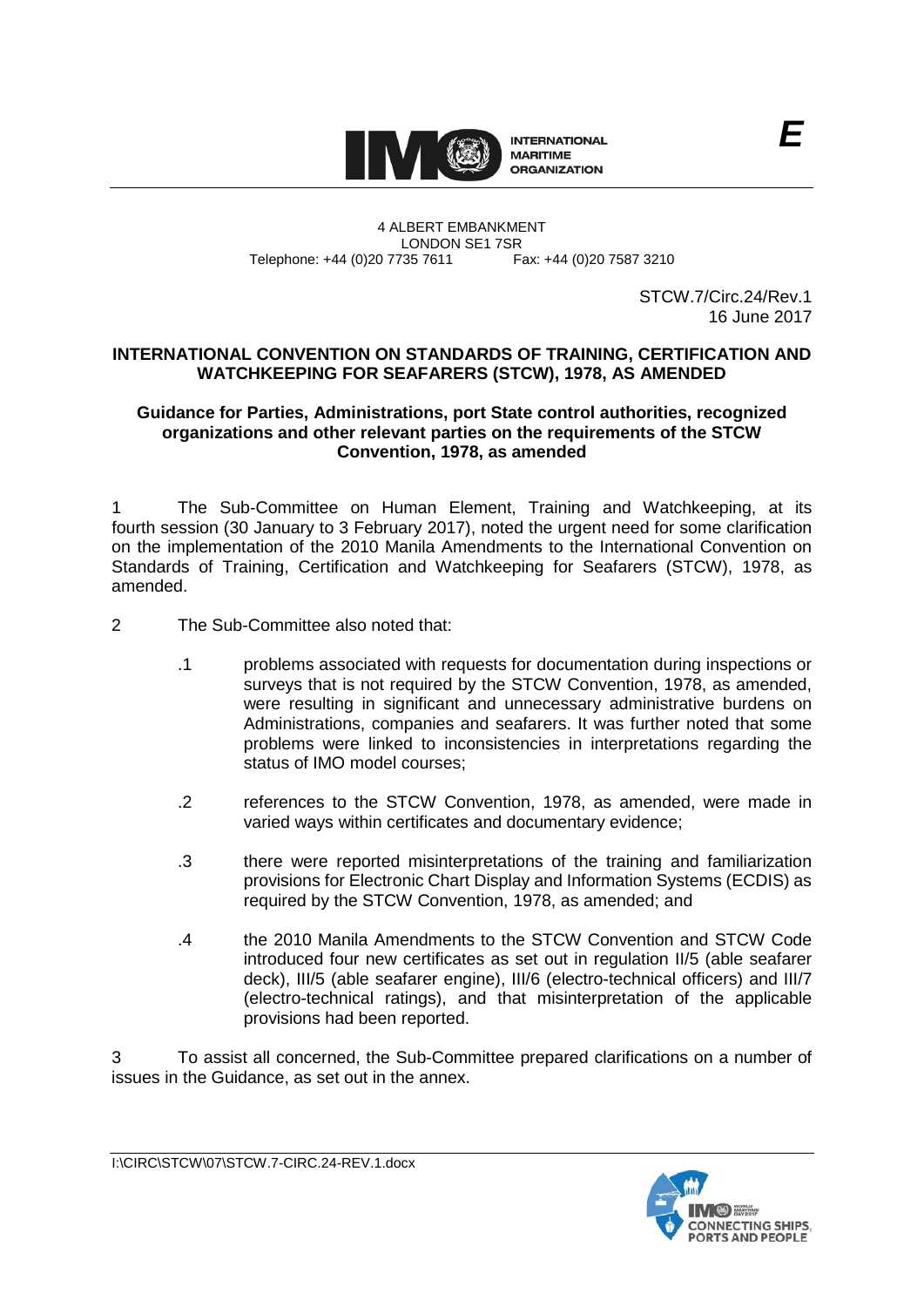4 Member States are invited to be guided accordingly and to bring this Guidance to the attention of all concerned, in particular, port State control officers, recognized organizations, companies and other relevant parties.

5 The content of this circular takes account of the guidance in MSC.1/Circ.1030 and MSC.1/Circ.1032.

6 This circular revokes MSC.1/Circ.1030 and MSC.1/Circ.1032.

\*\*\*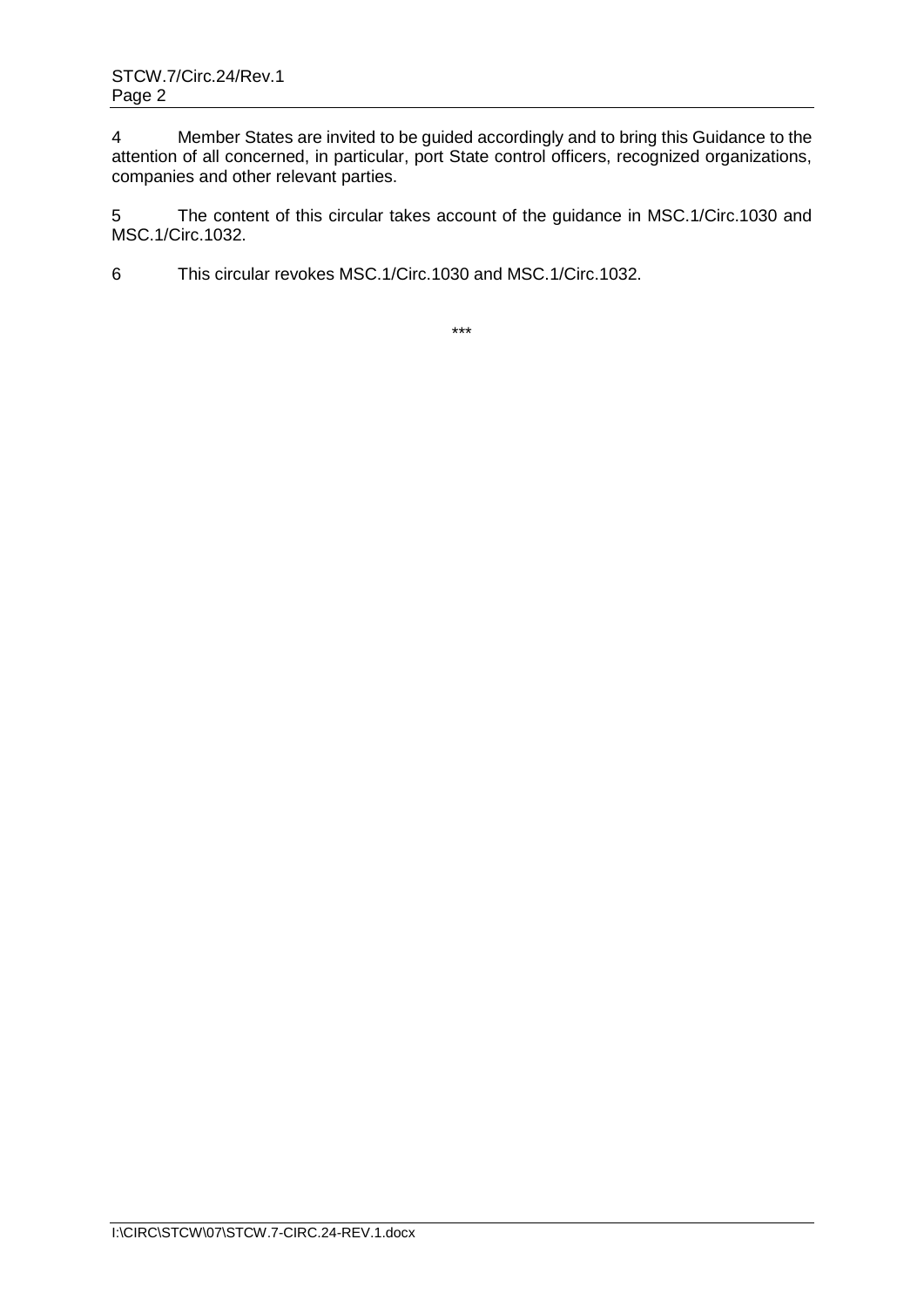# **ANNEX**

### **GUIDANCE FOR PARTIES, ADMINISTRATIONS, PORT STATE CONTROL AUTHORITIES, RECOGNIZED ORGANIZATIONS AND OTHER RELEVANT PARTIES ON THE REQUIREMENTS OF THE STCW CONVENTION, 1978, AS AMENDED**

#### **Provision of documentation for verification**

1 Under regulation I/2 of the STCW Convention, 1978, as amended, the documentation authorizing the holder to serve in certain functions on board ship are certificates of competency and certificates of proficiency and, only with regard to regulation V/2, documentary evidence. The list of certificates or documentary evidence required under the STCW Convention, 1978, as amended, is set out in table B-I/2 of the STCW Code.

2 Certificates of competency, certificates of proficiency and documentary evidence issued in accordance with chapters II, III, IV, V, VI and VII of the STCW Convention, 1978, as amended, are evidence of having successfully completed all required training and that the required standard of competence has been achieved.

3 While IMO model courses may assist with the development of training programmes, they are not mandatory, and Administrations are not required to use them when preparing and approving training courses to meet the objectives of the STCW Code, as amended.

4 The validation of an IMO model course means that no reason was found to object to its contents. It does not mean that it is an official interpretation of the Convention, or that approval was granted by the IMO bodies.

- 5 It is agreed that:
	- .1 in accordance with regulation I/4 of the STCW Convention, 1978, as amended, seafarers should not be required to provide documentation for verification that is not required by the Convention; and
	- .2 certificates or documentary evidence issued under the STCW Convention, 1978, as amended, should not be required to contain reference to IMO model courses.

# **References to the STCW Convention, 1978, as amended**

6 The normal practice within IMO is to refer to international conventions by an acronym of the title of the convention and the date on which it was made (e.g. SOLAS 1974). Where amendments are made to the original convention, the title is then amended to reflect the amendments (e.g. SOLAS 1974, as amended) but it is not normal practice to append the year/dates of the amendments to the title of the amended convention.

7 It has been reported that different references to the STCW Convention, 1978, as amended, can be found in certificates and endorsements, which has led to some confusion. In particular, if the references had different meanings, or if the differences were unintentional.

The format of certificates and endorsements provided in section A-I/2 of the STCW Code refers to "the International Convention on Standards of Training, Certification and Watchkeeping for Seafarers, 1978, as amended".